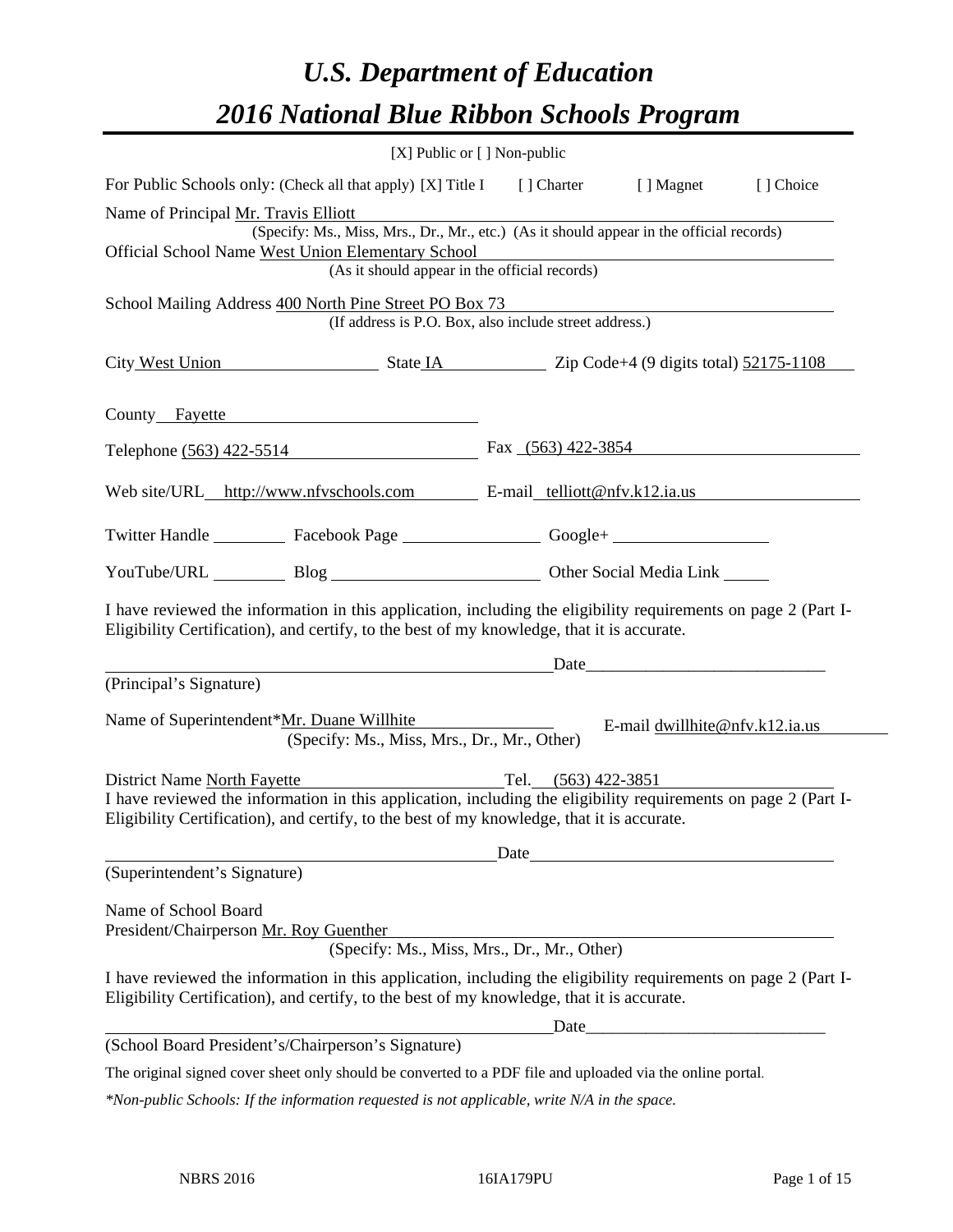The signatures on the first page of this application (cover page) certify that each of the statements below, concerning the school's eligibility and compliance with U.S. Department of Education and National Blue Ribbon Schools requirements, are true and correct.

- 1. The school configuration includes one or more of grades K-12. (Schools on the same campus with one principal, even a K-12 school, must apply as an entire school.)
- 2. The public school has met their state's accountability requirements (i.e., avoided sanctions) in participation, performance in reading (or English language arts) and mathematics, and other academic indicators (i.e., attendance rate and graduation rate) using the most recent accountability results available for the year prior to nomination.
- 3. To meet final eligibility, a public school must meet the state's accountability requirements (i.e., avoided sanctions) in participation, performance in reading (or English language arts) and mathematics, and other academic indicators (i.e., attendance rate and graduation rate) for the year in which they are nominated (2015-2016) and be certified by the state representative. Any status appeals must be resolved at least two weeks before the awards ceremony for the school to receive the award.
- 4. If the school includes grades 7 or higher, the school must have foreign language as a part of its curriculum.
- 5. The school has been in existence for five full years, that is, from at least September 2010 and each tested grade must have been part of the school for the past three years.
- 6. The nominated school has not received the National Blue Ribbon Schools award in the past five years: 2011, 2012, 2013, 2014, or 2015.
- 7. The nominated school has no history of testing irregularities, nor have charges of irregularities been brought against the school at the time of nomination. The U.S. Department of Education reserves the right to disqualify a school's application and/or rescind a school's award if irregularities are later discovered and proven by the state.
- 8. The nominated school or district is not refusing Office of Civil Rights (OCR) access to information necessary to investigate a civil rights complaint or to conduct a district-wide compliance review.
- 9. The OCR has not issued a violation letter of findings to the school district concluding that the nominated school or the district as a whole has violated one or more of the civil rights statutes. A violation letter of findings will not be considered outstanding if OCR has accepted a corrective action plan from the district to remedy the violation.
- 10. The U.S. Department of Justice does not have a pending suit alleging that the nominated school or the school district as a whole has violated one or more of the civil rights statutes or the Constitution's equal protection clause.
- 11. There are no findings of violations of the Individuals with Disabilities Education Act in a U.S. Department of Education monitoring report that apply to the school or school district in question; or if there are such findings, the state or district has corrected, or agreed to correct, the findings.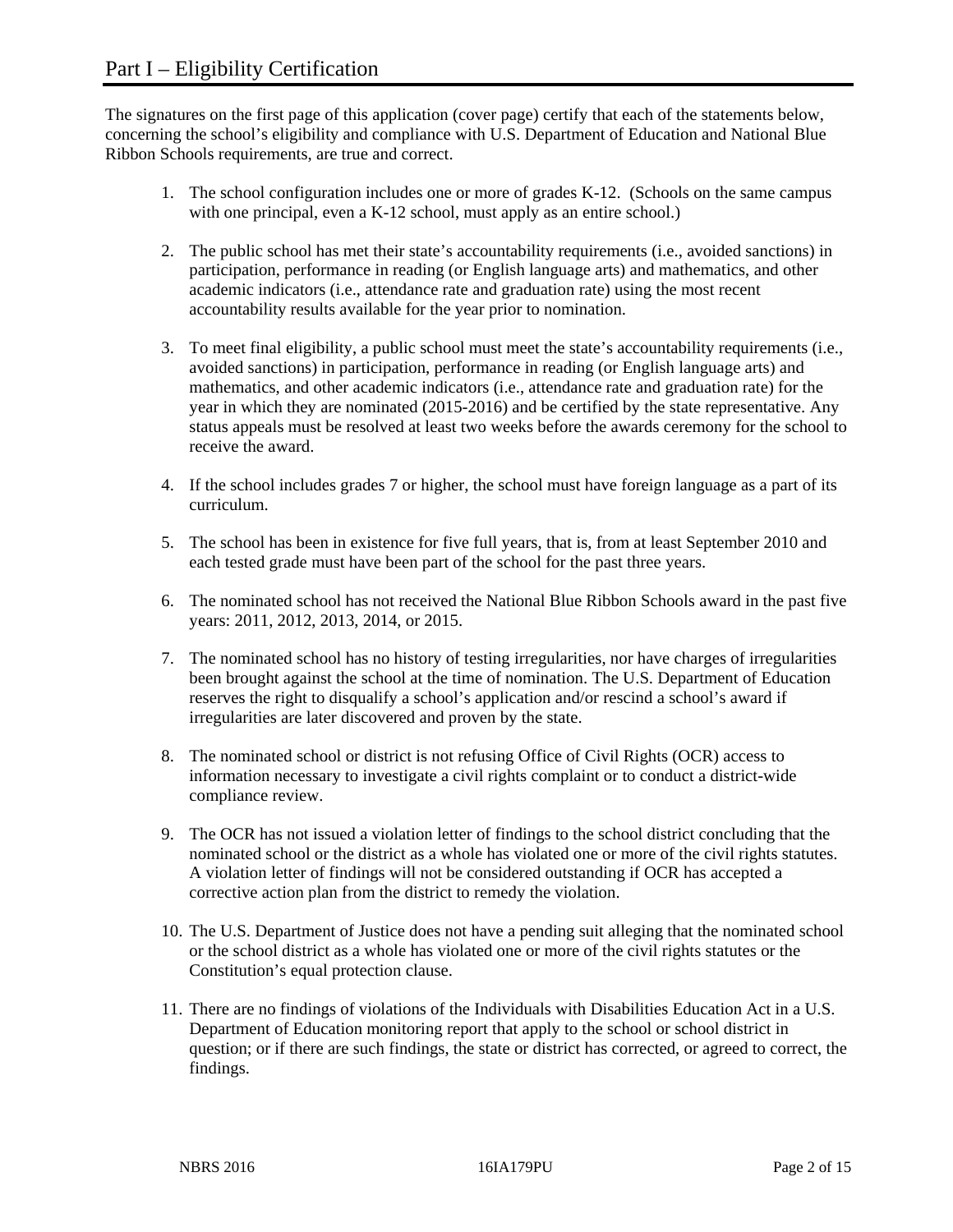#### **Data should be provided for the most recent school year (2015-2016) unless otherwise stated.**

#### **DISTRICT**

1. Number of schools in the district  $\frac{2}{2}$  Elementary schools (includes K-8) (per district designation): 0 Middle/Junior high schools 1 High schools 0 K-12 schools

3 TOTAL

**SCHOOL** (To be completed by all schools)

- 2. Category that best describes the area where the school is located:
	- [] Urban or large central city [ ] Suburban with characteristics typical of an urban area [ ] Suburban [X] Small city or town in a rural area [ ] Rural
- 3. Number of students as of October 1, 2015 enrolled at each grade level or its equivalent in applying school:

| Grade                           | # of         | # of Females | <b>Grade Total</b> |
|---------------------------------|--------------|--------------|--------------------|
|                                 | <b>Males</b> |              |                    |
| <b>PreK</b>                     | 13           | 14           | 27                 |
| $\mathbf K$                     | 42           | 32           | 74                 |
| 1                               | 35           | 23           | 58                 |
| $\overline{2}$                  | 33           | 26           | 59                 |
| 3                               | 29           | 30           | 59                 |
| 4                               | 27           | 29           | 56                 |
| 5                               | $\theta$     | 0            | $\Omega$           |
| 6                               | 0            | $\theta$     | 0                  |
| 7                               | 0            | $\theta$     | 0                  |
| 8                               | 0            | $\theta$     | 0                  |
| 9                               | 0            | 0            | 0                  |
| 10                              | 0            | 0            | 0                  |
| 11                              | 0            | 0            | 0                  |
| 12 or higher                    | 0            | 0            | 0                  |
| <b>Total</b><br><b>Students</b> | 179          | 154          | 333                |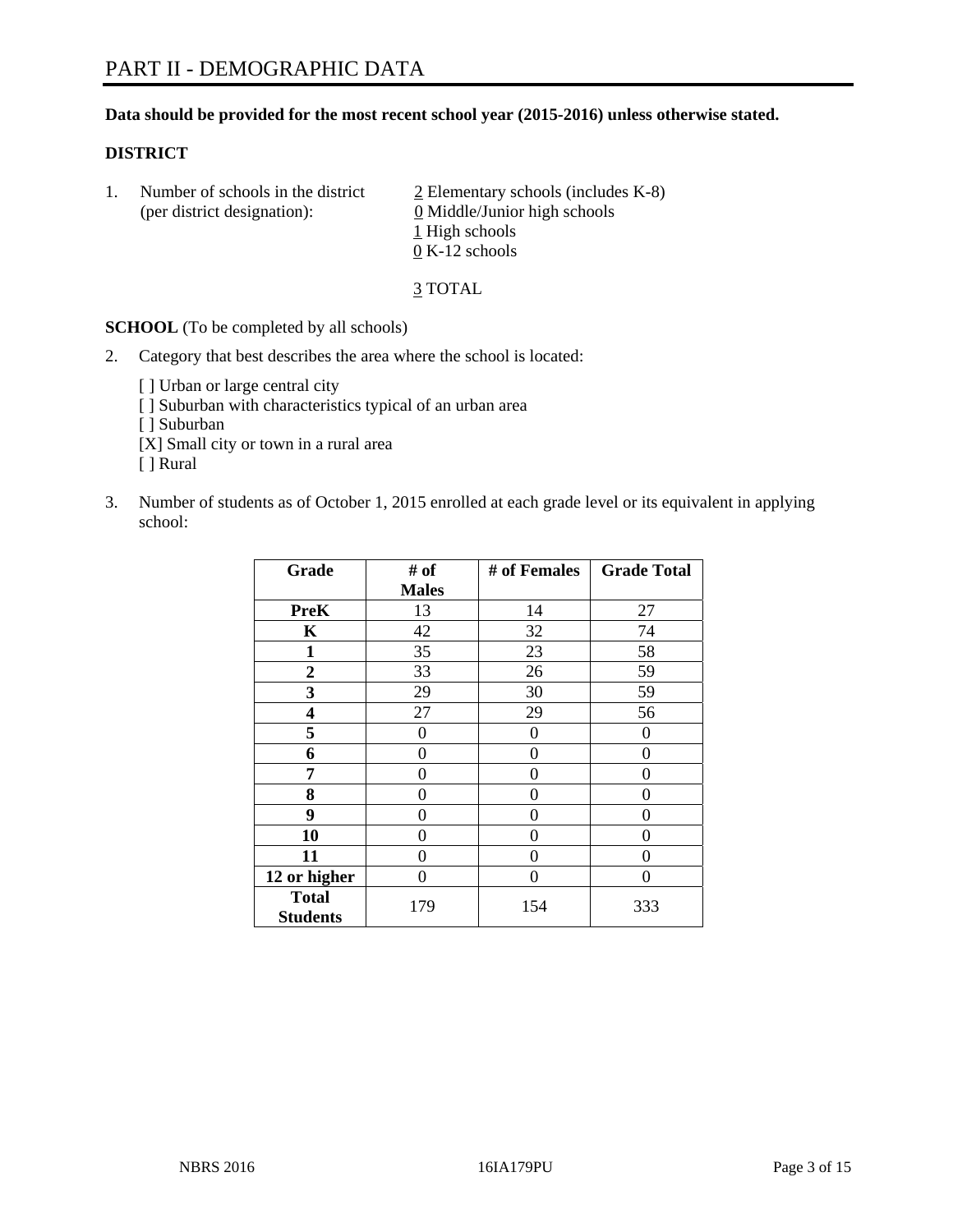- 4. Racial/ethnic composition of  $\qquad 0\%$  American Indian or Alaska Native the school: 1 % Asian
	-
	-
	- 1 % Black or African American
	- 3 % Hispanic or Latino
	- 1 % Native Hawaiian or Other Pacific Islander
	- 92 % White
	- 2 % Two or more races
		- **100 % Total**

(Only these seven standard categories should be used to report the racial/ethnic composition of your school. The Final Guidance on Maintaining, Collecting, and Reporting Racial and Ethnic Data to the U.S. Department of Education published in the October 19, 2007 *Federal Register* provides definitions for each of the seven categories.)

5. Student turnover, or mobility rate, during the 2014 – 2015 school year: 13%

This rate should be calculated using the grid below. The answer to (6) is the mobility rate.

| <b>Steps For Determining Mobility Rate</b>         | Answer |  |
|----------------------------------------------------|--------|--|
| (1) Number of students who transferred to          |        |  |
| the school after October 1, 2014 until the         | 22     |  |
| end of the 2014-2015 school year                   |        |  |
| (2) Number of students who transferred             |        |  |
| <i>from</i> the school after October 1, 2014 until | 25     |  |
| the end of the 2014-2015 school year               |        |  |
| (3) Total of all transferred students [sum of      | 47     |  |
| rows $(1)$ and $(2)$ ]                             |        |  |
| (4) Total number of students in the school as      | 356    |  |
| of October 1, 2014                                 |        |  |
| (5) Total transferred students in row (3)          | 0.132  |  |
| divided by total students in row (4)               |        |  |
| $(6)$ Amount in row $(5)$ multiplied by 100        | 13     |  |

6. English Language Learners (ELL) in the school:  $1\%$ 

4 Total number ELL

 Specify each non-English language represented in the school (separate languages by commas): Spanish, Palauan

- 7. Students eligible for free/reduced-priced meals: 52 % Total number students who qualify: 155
- 8. Students receiving special education services: 13 %

45 Total number of students served

Indicate below the number of students with disabilities according to conditions designated in the Individuals with Disabilities Education Act. Do not add additional conditions. It is possible that students may be classified in more than one condition.

| 0 Autism                | $\underline{0}$ Orthopedic Impairment     |
|-------------------------|-------------------------------------------|
| 0 Deafness              | 0 Other Health Impaired                   |
| 0 Deaf-Blindness        | 0 Specific Learning Disability            |
| 0 Emotional Disturbance | 8 Speech or Language Impairment           |
| 0 Hearing Impairment    | 0 Traumatic Brain Injury                  |
| 0 Mental Retardation    | $Q$ Visual Impairment Including Blindness |
| 0 Multiple Disabilities | 0 Developmentally Delayed                 |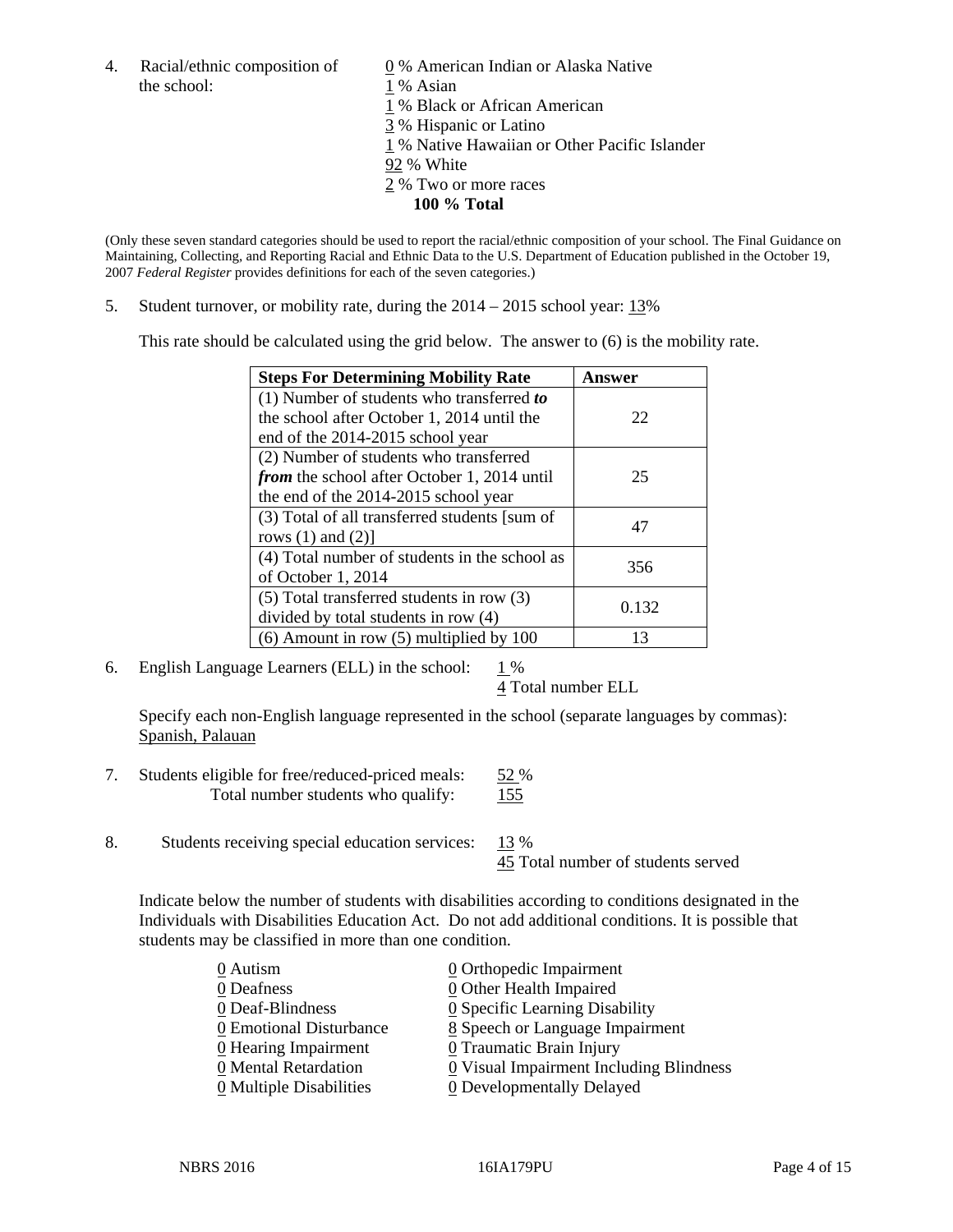- 9. Number of years the principal has been in her/his position at this school:  $1$
- 10. Use Full-Time Equivalents (FTEs), rounded to nearest whole numeral, to indicate the number of school staff in each of the categories below:

|                                       | <b>Number of Staff</b> |
|---------------------------------------|------------------------|
| Administrators                        |                        |
| Classroom teachers                    | 15                     |
| Resource teachers/specialists         |                        |
| e.g., reading, math, science, special | 14                     |
| education, enrichment, technology,    |                        |
| art, music, physical education, etc.  |                        |
| Paraprofessionals                     | 11                     |
| Student support personnel             |                        |
| e.g., guidance counselors, behavior   |                        |
| interventionists, mental/physical     |                        |
| health service providers,             |                        |
| psychologists, family engagement      |                        |
| liaisons, career/college attainment   |                        |
| coaches, etc.                         |                        |

- 11. Average student-classroom teacher ratio, that is, the number of students in the school divided by the FTE of classroom teachers, e.g., 22:1 20:1
- 12. Show daily student attendance rates. Only high schools need to supply yearly graduation rates.

| <b>Required Information</b> | 2014-2015 | 2013-2014 | 2012-2013 | 2011-2012 | $2010 - 201$ |
|-----------------------------|-----------|-----------|-----------|-----------|--------------|
| Daily student attendance    | 96%       | 96%       | 96%       | 96%       | 96%          |
| High school graduation rate | 9%        | 0%        | 0%        | 9%        | 0%           |

#### 13. **For high schools only, that is, schools ending in grade 12 or higher.**

Show percentages to indicate the post-secondary status of students who graduated in Spring 2015.

| <b>Post-Secondary Status</b>                  |    |
|-----------------------------------------------|----|
| Graduating class size                         |    |
| Enrolled in a 4-year college or university    | 0% |
| Enrolled in a community college               | 0% |
| Enrolled in career/technical training program | 0% |
| Found employment                              | 0% |
| Joined the military or other public service   | 0% |
| <b>Other</b>                                  | ገ% |

14. Indicate whether your school has previously received a National Blue Ribbon Schools award. Yes No X

If yes, select the year in which your school received the award.

15. In a couple of sentences, provide the school's mission or vision statement.

The mission of the North Fayette Schools is to work cooperatively to create a safe learning environment which fosters in all students a sense of self discipline, positive self esteem, accountability, responsibility and respect. The result will encourage life long skills, so that students may become contributors in a global society.

16. **For public schools only**, if the school is a magnet, charter, or choice school, explain how students are chosen to attend.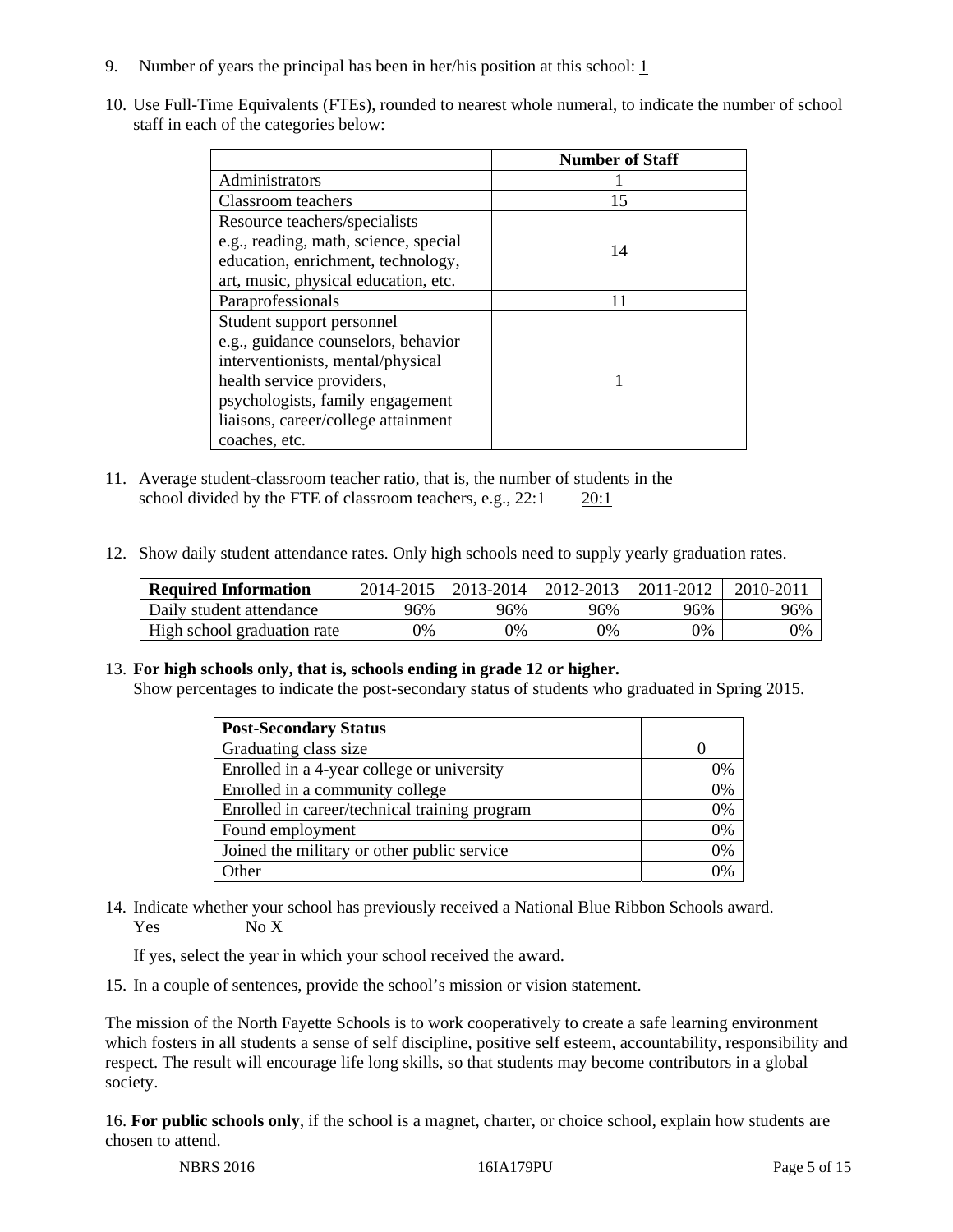## PART III – SUMMARY

West Union Elementary is located in the rural town of West Union, Iowa. The population of West Union is just under 2,500. West Union is the county seat of Fayette County. West Union Elementary serves students in Preschool to 4th Grade. Fayette, Iowa is home to Upper Iowa University and has a population of just under 1,500. Fayette does not have a middle school or high school located in the city limits. It does have an elementary building that serves North Fayette Community School District's 5th and 6th grade students. Together West Union Elementary and Fayette Elementary serves all of North Fayette Community School District's elementary students. West Union Elementary and Fayette Elementary (North Fayette Elementary) serves a total of 5 rural communities including West Union and Fayette. They also serve Hawkeye (population 435), Eldorado (population under 300), and Alpha(population under 200).

In 2014 North Fayette Community Schools and Valley Community Schools came together and agreed to start whole grade sharing. The State of Iowa was offering incentive money for smaller districts to whole grade share in order to help support each other's academic courses as well as extracurricular activities and programs. Under this whole grade sharing agreement all the high school students would come to West Union and attend North Fayette Valley High School and all the 7th and 8th grade students would go to Elgin, Ia (Valley Campus) to attend North Fayette Valley Middle School. West Union, Fayette, and Elgin (Valley Elementary) would all keep their elementary schools. Hawkeye Elementary (Hawkeye, IA) was closed in 2013 as a result of declining enrollment and the whole grade sharing agreement. North Fayette Valley Schools now have one superintendent for both districts, one curriculum director for both districts, and three principals. One High School Principal, One Principal to oversee the Valley Campus, and one Principal to oversee North Fayette Elementary Schools (West Union and Fayette).

West Union Elementary has an on-going commitment to academic excellence. It is a source of pride that they have never been placed on the SINA (School in Need of Assistance) List during the years of No Child Left Behind. Our dedication paid off during the current school year when we were nominated and selected for Iowa's Department of Education's Breaking Barriers Award. This Award was only given to four schools in the whole state. West Union Elementary was honored with this award due to 93% of our free and reduced lunch students were proficient on the Iowa Assessments (Iowa Standardized Test). This compares to a 68% statewide percent proficiency for that demographic. The pursuit of academic excellence has been a staple of West Union Elementary school culture for many years; no matter the circumstances our students will do their best and achieve their goals.

At West Union Elementary the number of students who qualify for free and reduced lunches has steadily increased for the past 5 years. During the 2015-16 school year there were 375 students and 52% of our student population qualifies for free or reduced lunches. This has entitled West Union Elementary to access Schoolwide Title I funds for the past 4 years. This Title I funding supports two teachers who are full time interventionist for reading and math. It also helps to support reading and math interventions that are carried out in the classroom and provides resources and technology for students who struggle with reading and math. West Union Elementary is the only school currently receiving Title I funding in the North Fayette School District.

One major focus of West Union was to offer early literacy and math interventions to student who struggled with reading and math. To do this West Union Elementary implemented a Multi-Tiered School Supports (MTSS) framework. The main focus of this MTSS framework was to find time throughout the day when classroom teachers and interventionists could offer students Tier 2 (supplemental) interventions and extensions or Tier 3 (intensive) interventions. The time was termed "WIN" time or "What I Need" time. This time was to focus on essential Iowa Core standards and skills in reading and math.

Another major focus at West Union Elementary has been our school culture. Students are able to come to school each day and feel safe, knowing that everyone cares about them as a person and a student. To accomplish this we have implemented our Olweus Anti-Bullying program and have used Love and Logic techniques. Both of these have help West Union Elementary student develop a sense of TigerHawk Pride,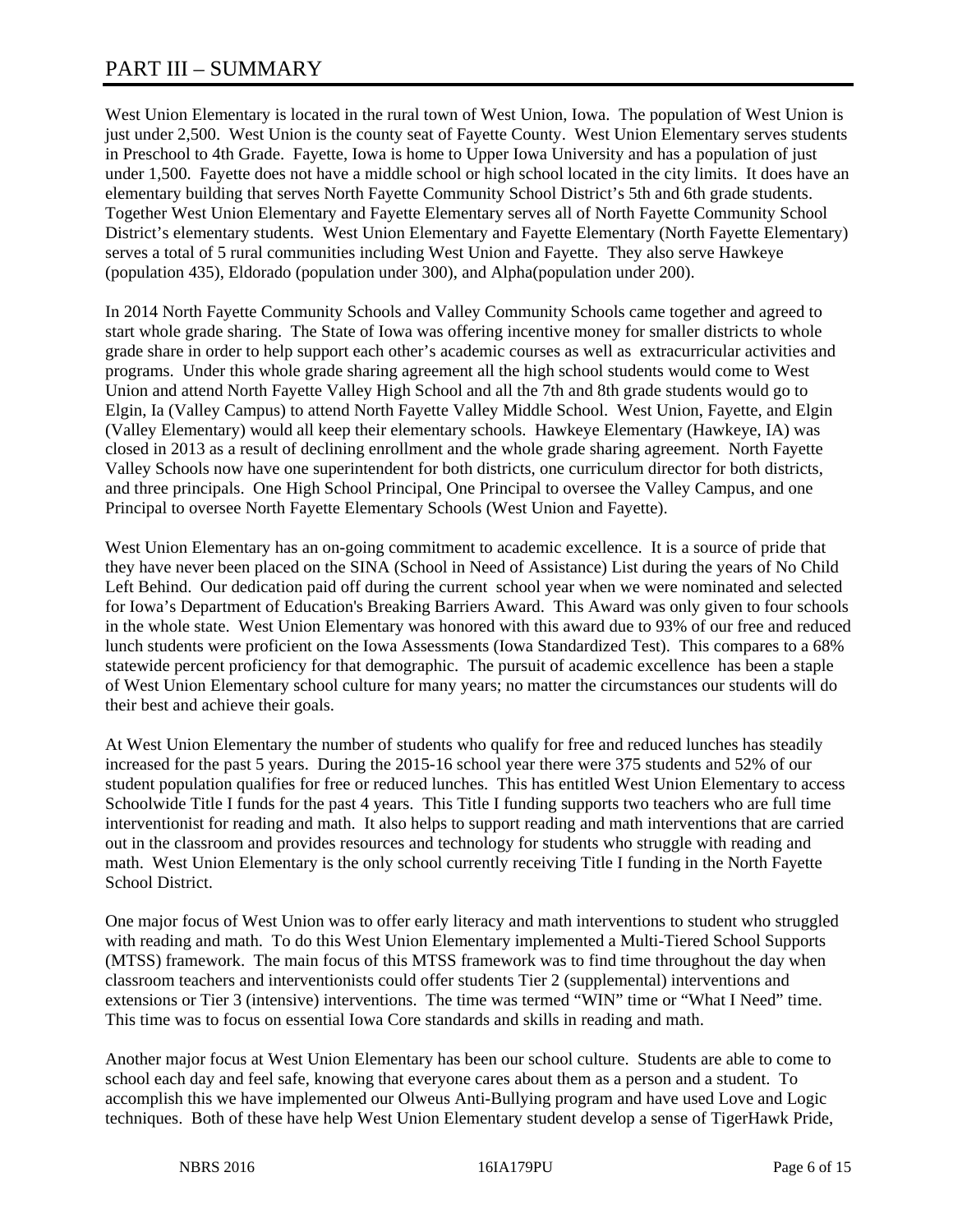which encompasses; empathy, awareness, respect, responsibility, caring, cooperation, and the ability to work through difficult situations as a team or an individual.

Our latest and greatest success is just in its infancy this school year. Iowa's Legislation and Department of Education fully understand that school leadership plays a very crucial role in how teachers establish a growth mindset and continually improve professionally. This year North Fayette Valley Schools were awarded the Teacher Leadership and Compensation Grant (TLC) from the Iowa Department of Education. This was after a 9 month process of developing and submitting our teacher leadership proposal to the Department of Education This grant helps fund teacher leadership throughout both of our districts. Our goal is to have 25% of our staff in some kind of leadership position. We were able to fund 4 instructional coaches and 15 model and mentor teachers with this grant. Through this grant's support teachers are able to set professional goals for themselves and have the resources and supports in place to help them achieve these goals.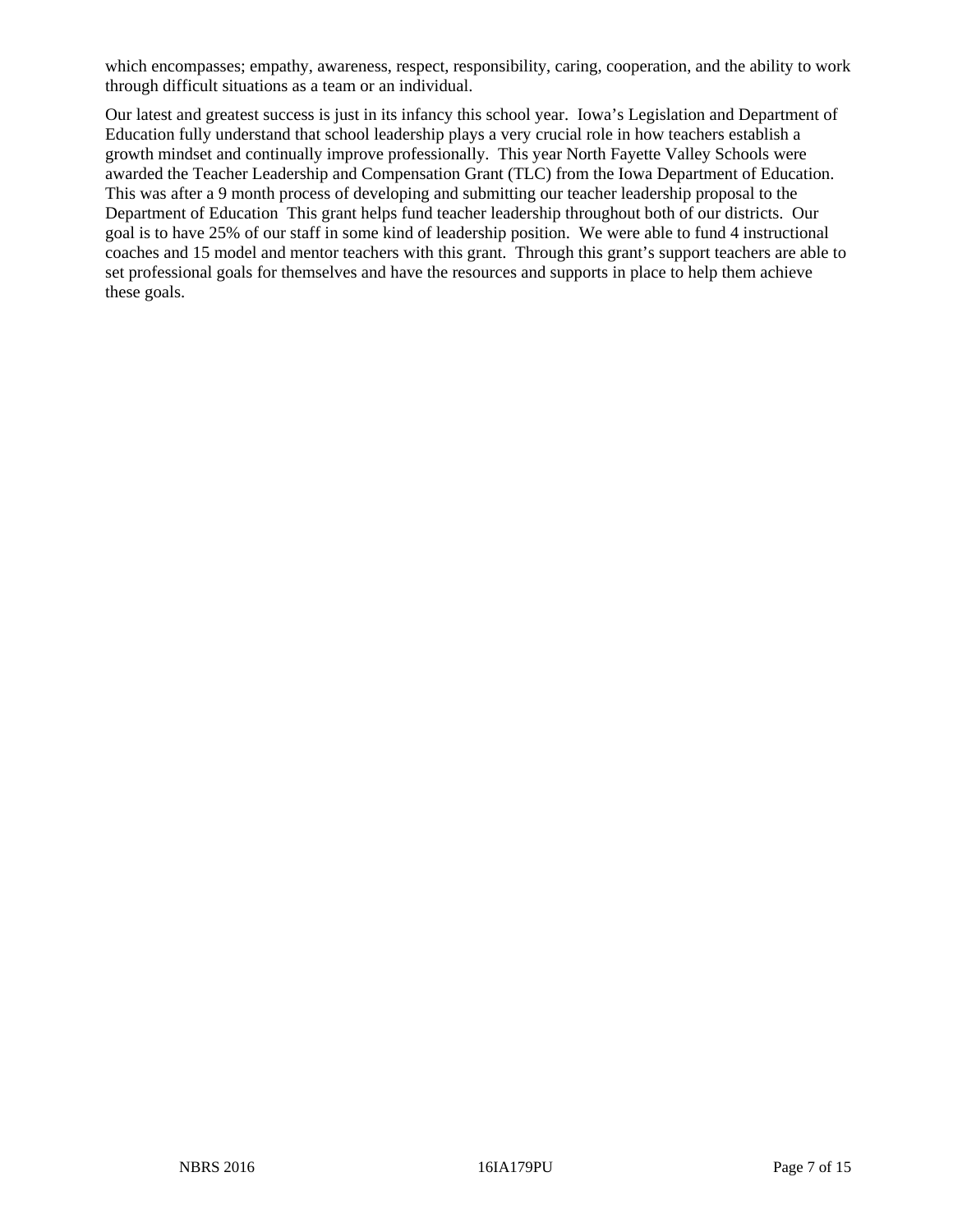### 1. Core Curriculum:

West Union Elementary has made it our mission to follow the Iowa Core when making curriculum decisions. The Iowa Core is derived from the National Common Core and established in Literacy, Mathematics, Science, and Social Studies. The Iowa Core is broken down into grade level clusters and standards for each of these subject areas. These standards are organized to build on each other for each grade level and the goal of these standards is to have our students college and career ready when they leave high school.

These summative and formative assessments, along with universal screeners, help our teachers provide students with the appropriate instruction. We can offer students practice and reinforcement on skills and strategies related to each essential standard, we can offer student extension activities for students who have mastered certain standards, and we can structure school supports for students who are struggling to master a standard. These multi-tier school supports are offered as Tier 2 (Supplemental) interventions and Tier 3 (intensive) interventions. All of these extensions, reinforcements, and interventions are done throughout the school day and specifically during our "What I Need" (WIN) Time. This is a specific time when teachers and interventionists address skill deficits and give each student exactly what they need to master an essential standard or work towards becoming advanced in that standard.

In 2014, Iowa Legislature passed a bill which requires student to be proficient readers by the end of 3rd grade. The Early Literacy Implementation (ELI) Legislation requires all Iowa elementary schools to develop proficient readers by 3rd grade. In order to ensure that our students are proficient readers by 3rd grade we spend 90 to 120 minutes focused on Literacy each day. During literacy time, students and teachers focus on reading fluency and reading comprehension. They also focus on writing across the different curriculum areas. Student write and read about all kinds of different fiction and nonfiction topics. Teachers use student's lexile number to help determine how to plan an appropriate literacy lesson for each student or group of students. Students who are not proficient readers are immediately provided tier 2 and if needed tier 3 interventions during WIN Time.

Mathematics lesson usually last for 45 to 60 minutes per day at West Union Elementary. The resources we use for our math instruction is Everyday Math which is developed by McGraw-Hill. This mathematical resources helps teachers and students focus on how math is used in the real world and how to solve real word problems using math. It also allows students to think about math in deep and meaningful way by using classroom discussion, exploration, and manipulative, instead of just thinking of math as processes, procedures, and formulas. Right now, West Union Elementary has model teachers piloting Cognitively Guided Instruction (CGI) for Math. This is not a specific math program or mathematical resource it is a way to teach math for deep conceptual understanding. It focuses on the Iowa Common Core's 8 Mathematical Practices. It sets lessons up as mathematical tasks that can be accessed by all learners in the classroom. The students can use their problem solving skills to unlock or solve the mathematical task in many different ways. The most important aspect of these CGI Lessons is when the class comes together after the mathematical task has been completed. They share with each other what they learned, how they navigated the problem and arrived at their solution. When students can understand how they solve a math problem and relate that understanding to someone else's thinking, the connections are made and deep mathematical understanding is achieved.

Just this year, the Iowa Department of Education has adopted the Next Generation Science Standards as part of the Iowa Core. We have started to pilot some Science, Technology, Engineering, and Mathematics (STEM) programs at West Union Elementary. Project Lead the Way (PLTW) is one of the science curricula that is directly related to the Next Generation Science Standards. West Union Elementary's science scores have always been high. One reason for these high scores is the commitment to teach science almost every single day. Our teachers also do a great job of introducing grade level science concepts to the students during science time and then expanding on them in other curriculum areas. Science and Social Studies concepts are also discussed and accessed during literacy and math time.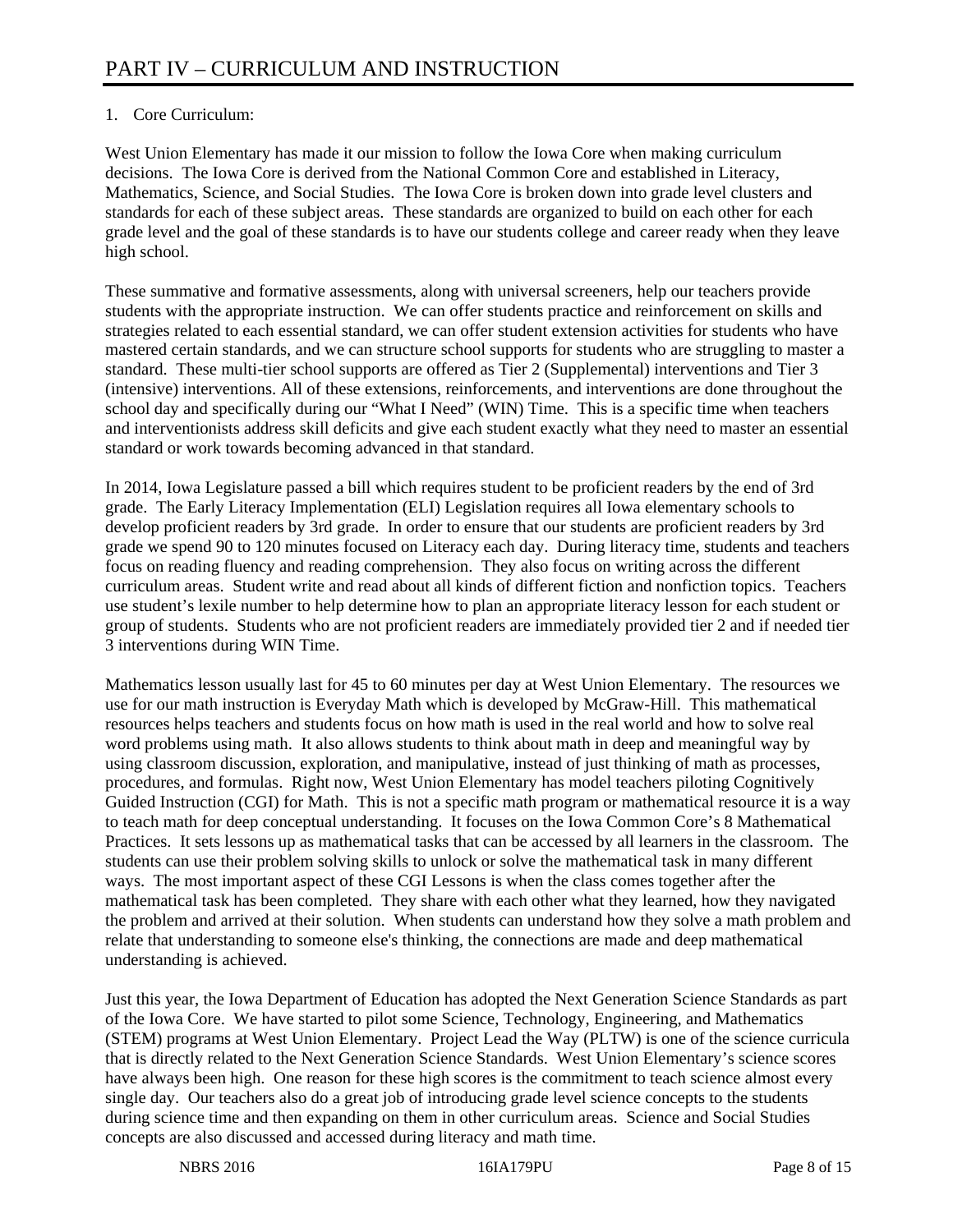The focus for our social studies classes is to learn about the past to help shape and understand the future. Students will learn about topics like citizenship, finance, history, and geography during our social studies classes, but then they will have guest speakers, fields trips, and video conferences to help bring these social studies' concepts and themes to real life. We continue to have food and fitness, bankers, surveyors, veterans, and others come into our classrooms and teach or reinforce these concepts to the students. Our students will visit places like a historical landmark or structure, a fish hatchery, Good Samaritan homes, banks, factories, dairy complexes/farms, hospitals, and other local commerce, parks, and service providers. Just like in science, these social studies concepts are discussed and accessed during literacy and math lessons.

TigerHawk Preschool is the district's fully integrated ECSE/Preschool program serving both three and four year old students. It follows the Creative Curriculum and its GOLD assessment system. This curriculum aligns with the Iowa Early Learning Standards and covers the entire development of the child in the domains of Social-Emotional, Language, Physical, Cognitive, Literacy, Mathematics, Science and Technology, Social Studies and the Arts. Daily assessment data is gathered via observation and documentation then uploaded to the GOLD assessment system. This information is then shared shared three times a year with parents with the kindergarten team for the transition to kindergarten. The GOLD continuum gives a range that is appropriate for the child's age level and can be used to determine school readiness for the primary grades.

#### 2. Other Curriculum Areas:

Student learning at West Union Elementary is enriched by fine arts, physical education and technology instruction. Through the arts, students learn higher order thinking skills: critical thinking, analyzing, and decision-making. The arts help to motivate, engage, and assist students in developing positive social/emotional skills. Fine Arts instruction at West Union Elementary is based on the National Core Arts Standards.

All students at West Union Elementary, Junior Kindergarten through 4th grade, receive music instruction twice per 6 day cycle. Class periods are 35 minutes in length. Students learn by doing: singing, playing instruments, listening and analyzing, moving, and creating. Emphasis is placed on learning by the Orff approach. The classroom contains a set of twelve Orff instruments which students use to make music on a daily basis. Music literacy is infused into each grade level. 4th graders play recorders as a precursor to band instruction in 5th grade. Other experiences include African drumming, folk dancing, and Dalcroze movement. Each grade level presents one music program per year. These performances showcase student learning and create connections with the community. Local musicians are often invited to collaborate with students and to allow them to perform with a variety of musical instruments. West Union Elementary students also participate in a Veterans Day program each year. Connecting with local veterans, developing leadership skills, and growing a sense of patriotism are the goals of this program. Music is a part our monthly Olweus assemblies. Singing our school song with joyful enthusiasm is one thing that unites the students of West Union Elementary.

All students receive instruction in Visual Arts once per six day cycle for 35 minutes. Art instruction is based on the National Visual Arts standards which has four anchor standards: create, presenting, responding, & connecting. The students develop their artistic skills during the process of creating their art pieces. They then focus on presenting, responding, and connecting when they share the art product they have created. Literacy and math are integrated into many of the art lessons. Students spend time focusing on art history and exploring many different kinds of artistic mediums; such as ceramics, drawing, painting, weaving, and others. Student artwork is displayed through our four school campus and throughout our North Fayette Communities. Art products can be seen in our school hallways, display cases, and in the art gallery at our district's Performing Arts Center.

NBRS 2016 16IA179PU Page 9 of 15 All students at West Union Elementary, JK through 4th grade, receive Physical Education twice per each 6 day cycle. Class periods are 35 minutes in length. We follow the Physical Essentials Curriculum, more commonly known as the "Kansas Curriculum." As a result of participating through our program the students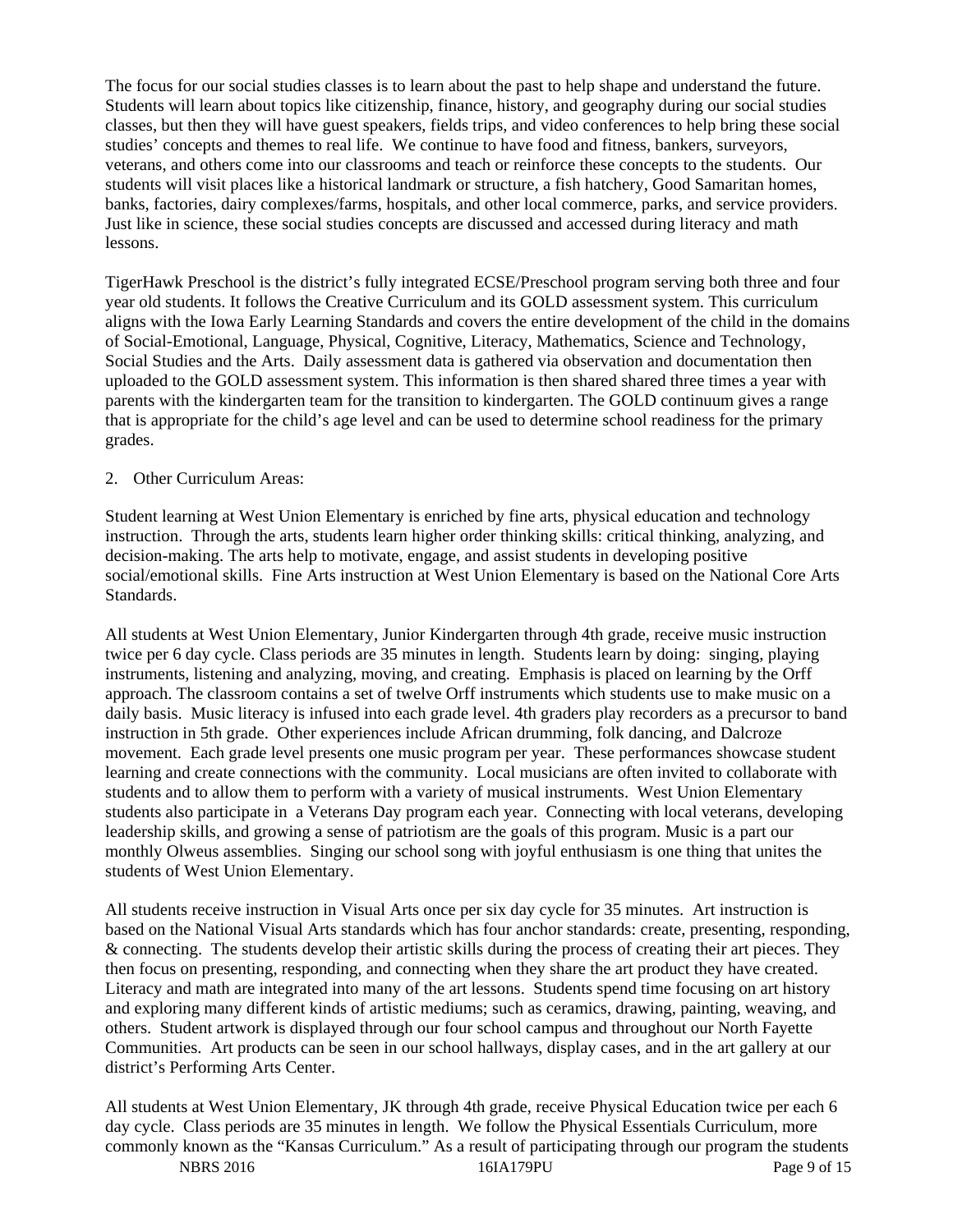will respect others, as well as the equipment and the learning environment. They develop, demonstrate, and understand fundamental movement skills and health related fitness components. Using a combination of cognitive and physical skills students will use and enjoy physical activity outside of the classroom. They will develop a healthy lifestyle and problem solving skills to overcome life obstacles. Students go through fitness tests at the beginning and end of each year, showing a student's growth and maturity throughout the school year. We culminate our year with a elementary school-wide track meet, in which all students participate in at least three events.

Technology plays a big part in West Union Elementary's success. Students and teachers in all grades have 1:3 access within the day to iPads, ChromeBooks, and Macbooks to engage students and provide diverse learning opportunities. Students collaborate online, create projects, and connect with others all while interacting in content of the Iowa Core Curriculum. With the support of our regional Area Education Agency, (AEA), the district provides access to multiple online learning and skill development websites; students use online databases, websites, and blogs; learn how to use word processing, spreadsheets, and presentation programs; and use research tools effectively. A major focus of the past 3 years has been online digital citizenship. The students receive instruction and have very engaging conversations about digital citizenship during classroom meeting times, media classes, and guidance classes.

#### 3. Instructional Methods and Interventions:

West Union Elementary uses a system of whole group, small group, and individualized instruction to support students' needs. Teachers use a Multi-Tier System of Support (MTSS) Model to ensure each student is receiving what they need to be successful. In addition to differentiated Common Core instruction provided in the classroom, teachers analyze data to provided personalized instruction. This is accomplished through What I Need (WIN) time, which is used for practicing, reinforcing, and supplementing instruction. WIN time provides teachers the opportunity to provide extensions for students who are exceeding grade level benchmarks. They also provide Tier 2 and Tier 3 interventions for students performing below grade level. The students in Tier 2 have small group interventions provided by the teacher. Tier 3 interventions are provided by classroom teachers during WIN time and these students also benefit from additional instruction provided by Interventionists in either a 1:1 or small group setting. Through the use of progress monitoring, adjustments are made throughout the intervention process for all Tier 2 and Tier 3 students.

Teachers at West Union Elementary use research based instructional methods daily in their classrooms. In order to provide a balanced literacy program, teachers at West Union Elementary utilize Guided Reading in conjunction with Daily 5. This approach to literacy instruction ensures high levels of student learning because it allows for small group and individual instruction in reading. Recently, teachers have begun implementing Project Lead the Way (PLTW) in science and Cognitively Guided Instruction (CGI) in math. Both of these instructional methods encourage student-centered learning.

As the district transitions to Standards Based Reporting, teachers have begun to study aligning classroom instruction with standards and use both both formative and summative assessment data. This implementation also provided an opportunity for a more in-depth study of the Iowa Core Standards. Grade Level teams are identifying which Iowa Core Standards are essential to a student's success in that current grade level and in future grade levels. Teachers are then assessing these essential standards using common summative assessments and timely formative assessments. This data informs their core and supplemental instruction, guiding them to learning what each student needs to be successful.. As teachers develop common formative and summative assessments, they have consulted the work of Robert Marzano and Rick Wormeli.

West Union Elementary's Problem Solving (PSP) committee is a vital part of our student success. This team is comprised of classroom teachers, special education teachers, administration, guidance counselor and the regional Area Education Agency staff. This team works closely with classroom teachers to support and meet the needs of struggling learners. We share intervention strategies and data that guides the team through decisions on the student's future needs.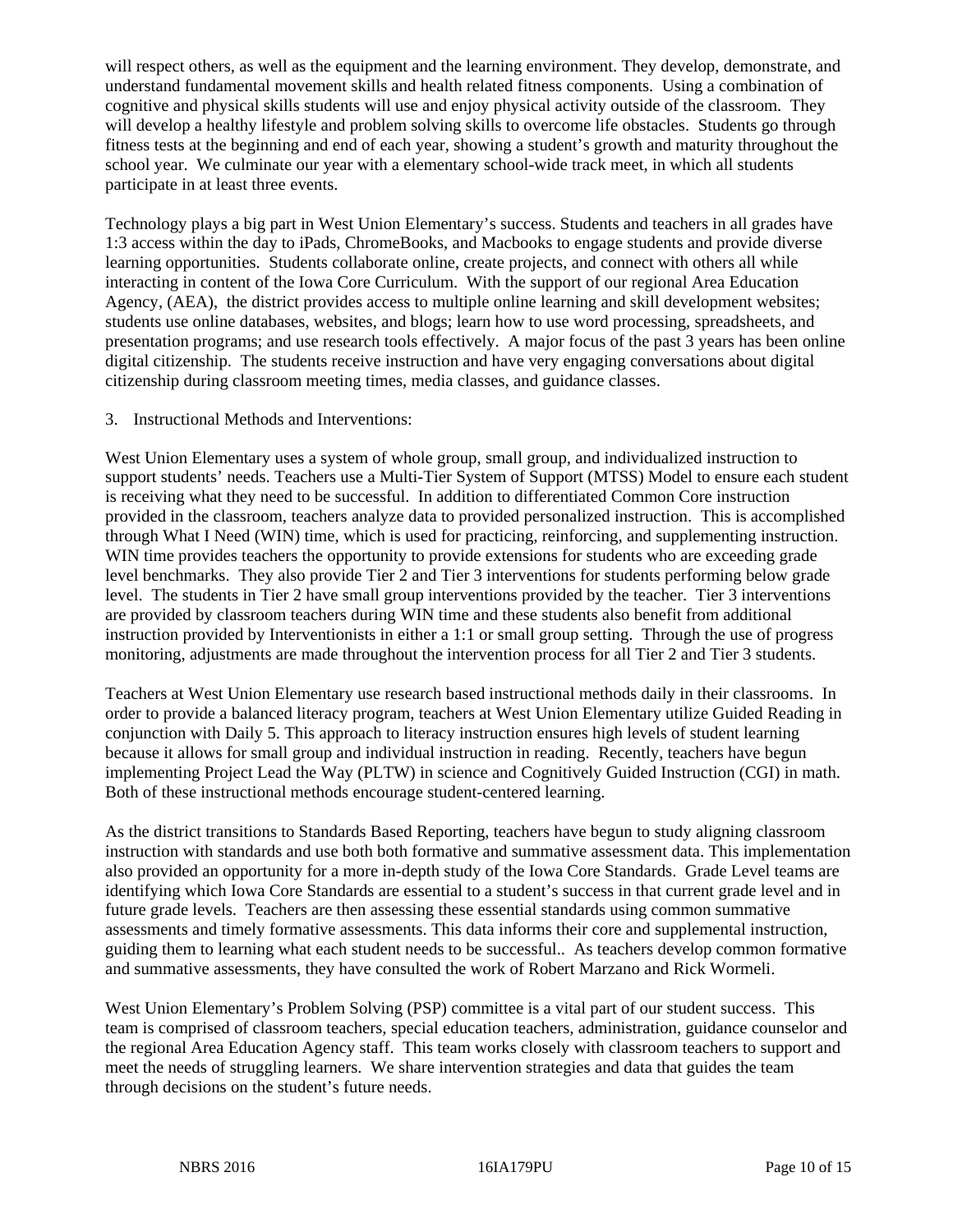4. Assessment for Instruction and Learning and Sharing Assessment Results:

West Union Elementary currently uses the following universal screeners to assess every student. Through this testing we are able to identify the needs of all students and address areas of individual student needs. Grade Level Teams meet weekly to discuss the results of these assessments and how they compare and correlate to each other. Teams then focus on and discuss the four big questions; what do we want our students to know, how do we know they know it, what will we do with the students who do know it, and what will we do with the students who do not know it. Teams will structure and tailor their WIN (What I Need) time to meet the needs of each student.

The Universal FAST (Formative Assessment System for Teachers) Assessment is administered 3 times a year K-4 to determine if students are proficient, at risk, or substantially deficient in the area of reading. These results are shared with parents to inform them of their student's progress throughout the academic year. Substantially deficient students receive Tier 2 and Tier 3 interventions in a 1:1 or small group which are implemented and progress monitored weekly. Teachers are provided data team days to review student data and determine best interventions to put into place for the students.

MAP (Measurement of Academic Progress) testing is conducted in grades 2-4 in Reading. Math, and Language Arts in the Fall, Winter and Spring. This criterion referenced test is one more indicator that we use in designing an academic program to meet the needs of each learner. It provides percentile, RIT scores and it will calculate lexile equivalency scores. It will reference skill sets to remediate or accelerate learning. The results for this assessment results are used by grade level teams to determine and develop differentiated instruction as well as intervention needs.

Number Sense Screener is given three times per year to students in Kindergarten and 1st grade, used for information of student's basic mathematical knowledge.

The Iowa Assessment are administered second-fourth grade once a year. We use the data from this assessment in determining student needs, percentile ranks, and comparing student population.

Aimsweb Assessments are used in the special education program as a progress monitoring tool in reading, math, and writing. Scores are recorded on IEP graphs and monitored at least every 2 weeks. Changes are made using the four point decision making rule. This data is used to guide the special education instruction for students.

Ongoing progress monitoring for individual students are used in multiple grade levels as a tool to guide reading instruction and interventions. Running records provide miscue analysis for diagnostic purposes. The data is used to determine the areas of student growth such as phonemic awareness, decoding, and fluency. At the kindergarten level, running records are being used to determine benchmark reading levels.

Formative and summative assessment developed by the PLC teacher groups.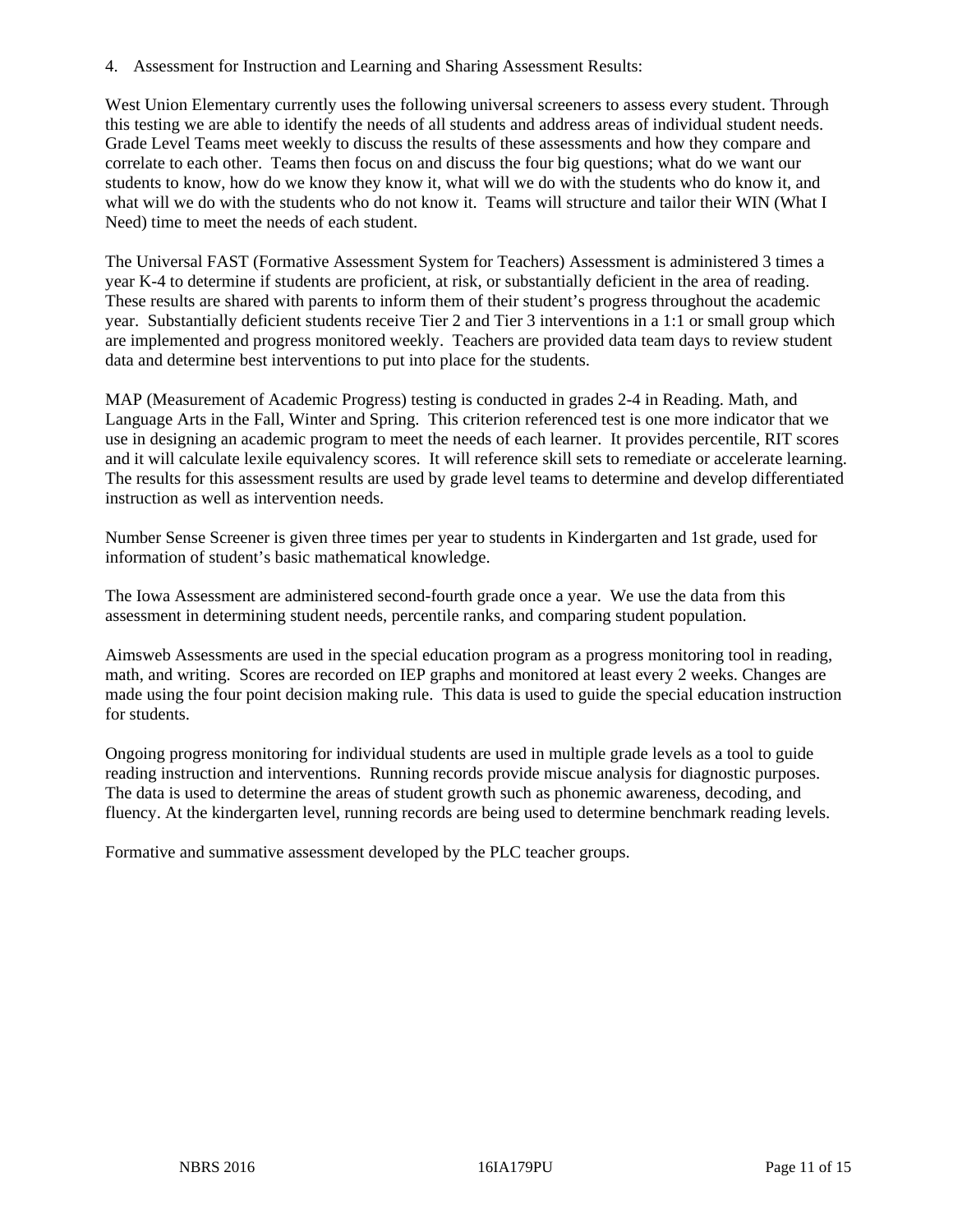#### 1. School Climate/Culture:

West Union Elementary engages students through the use of an anti-bullying program called Olweus. This program provides lessons and scenarios for teachers to use with students. At the beginning of the year each class, along with their teacher, work together to develop their norms or rules for how their class meeting will progress each week. Every class meets weekly for about 30 minutes for a class lesson. These antibullying lessons provide time for class discussions and teamwork. Our Counselors have offered a Love & Logic class to our teachers to help us with simple and practical techniques to help us have more fun and less stress while motivating students to be responsible in both their social and academic growth.

Every day students have the chance to earn TigerHawk Pride tickets from staff member and at times from one another. They can earn these tickets by following our "Elements of Success." These elements include caring, cooperation, respect and responsibility. Once a ticket is earned the student's name goes into a grade level bucket for the chance to be drawn out during our game show. This occurs at our monthly TigerHawk Pride Assemblies where we celebrate student accomplishments such as meeting assessment goals, showing the elements of success, and allowing students to present knowledge about how to stand up to bullies.

This year North Fayette Valley implemented our (TLC) Teacher Leadership Committee, where mentors, model teachers, and instructional coaches are available for support throughout the year. They have been wonderful leaders and facilitators of the ongoing learning necessary in the workplace. The group has also been valuable in implementing new ideas, and have been an integral part in the co-teaching in several of our classrooms.

The Tigerhawk Connections Learning Center (TCLC) was started this year by the Helping Services of Northeast Iowa. This after school program, based within the school setting, has supported our classroom efforts in many ways, and has provided another a positive learning environment for our students. Additionally, the North Fayette Mentoring Program pairs adult mentors with students requesting some oneon-one attention, and those in need of positive role models.

North Fayette Elementary is in the process of establishing a (PTO) Parent Teacher Organization, which will be another support system for both students and teachers. We will also be initiating intake conferences at the beginning of the 2016-2017 school year to get better acquainted with our students and parents.

2. Engaging Families and Community:

West Union Elementary staff strives to have a positive relationship with both parents and community members. Some of the ways we work together to ensure these positive relations are by having parent/student/teacher conferences twice a year. This is a time for us to visit about academics, behavior, and student programming. We are also implementing parent led intake conferences before school starts in the Fall of 2016. This conference will focus on the parents sharing with the teacher their child's strengths, interests, how they interact with others, and health concerns.

Other ways that we include our community into our school are through field trips to local businesses, the Junior Achievement program, Tigerhawk Connection Learning Center (afterschool program), SIAC (School Improvement Advisory Committee) Upper Iowa University student volunteers, and assisted living and nursing home visits. Community speakers often grace us with their willingness to talk about the communities the students live in. We have recently started to establish a North Fayette Parent Teacher Organization (PTO). Another way we engage our families is each spring we invite all of our families in for a literacy night. This is a very well attended event where all students are able to show off a literacy project they have been working on. Parents and other family members are able to visit all classrooms and take in all of the amazing projects.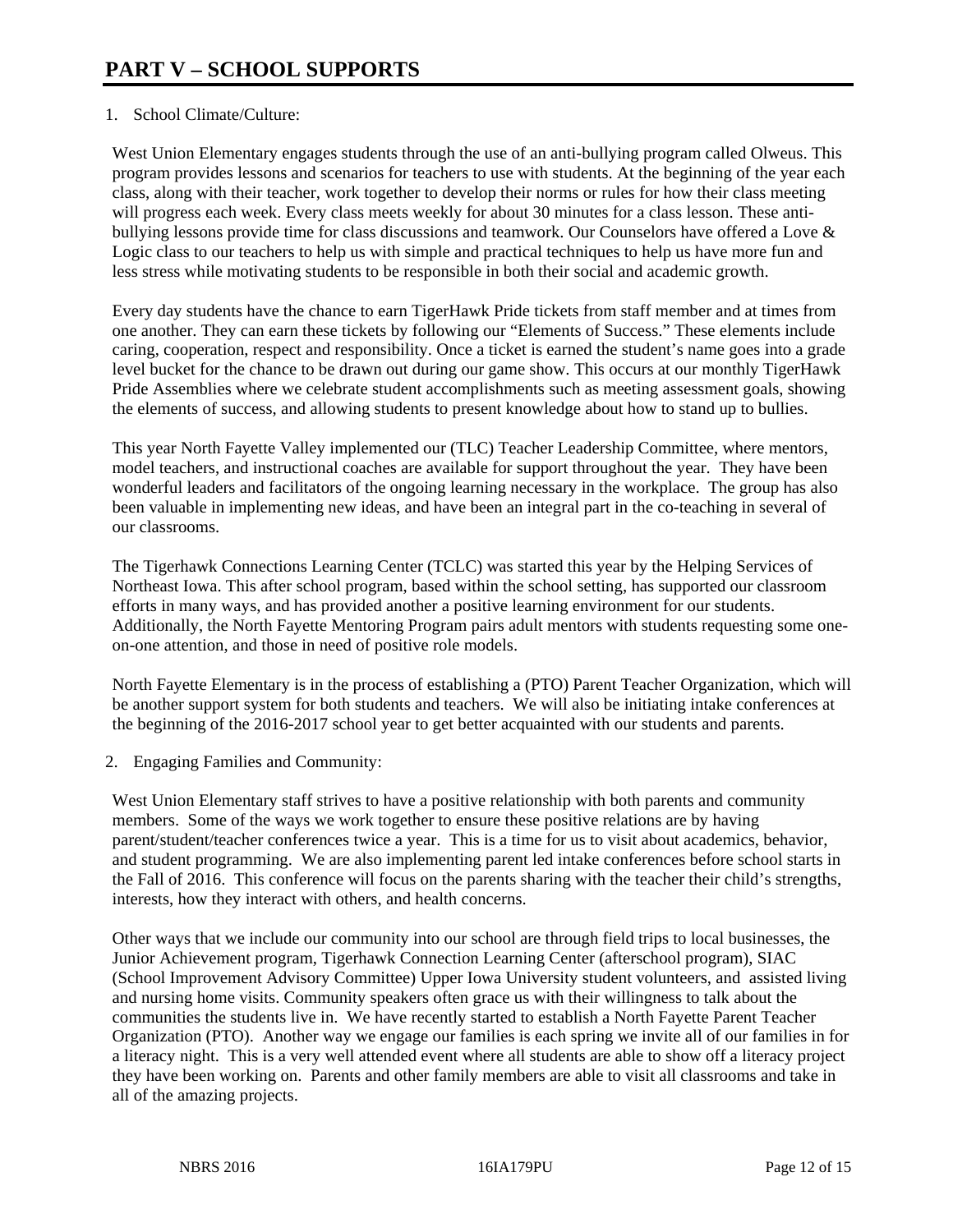Many teachers choose to send weekly or monthly notes home as a way to keep in constant contact. These notes consist of spelling words, upcoming test dates, field trips, etc. Our second through fourth grade students use a daily planner to write their assignments in each day. Parents check their child's planner each night to see what they did that day, what homework is due, and dates of upcoming tests. This is a wonderful way for parents to communicate any changes in schedule or concerns they may have. Other teachers also have a web presence where students can access weekly assignments, websites that can be used at home, and any upcoming important information.

We have a Northeast Iowa Food Bank BackPack Program. All families are able to sign up for this program. Each Friday, a food bag goes home with each child that is signed up. The food bag consists of items that are easy for students to prepare in the microwave or readily able to eat. Our elementary is involved in a food and fitness initiative through Americorps. Our students receive lessons that teach them about fitness, exercise and nutritious foods. Each lesson ends with a new food to try! The coordinator also brings a variety of food options to the lunchroom for student taste tests. They are always excited to try the new foods that are introduced! Our county naturalist comes into all classrooms and presents lessons on topics that coordinate with our curriculum. These programs range from recycling, hatching baby chicks, learning about our environment, etc.

#### 3. Professional Development:

The West Union Elementary has dedicated every Wednesday afternoon for Professional Learning Communities (PLC). School is dismissed every Wednesday at 2:00. Teachers take this time to analyze multiple sources of student data, classroom performance, and take this extra time to discuss strategies to meet the needs of all learners. PLC time with our colleagues has been engaging for all of our staff. The benefits are that teachers meet in collaborative teams and are able to lead the discussions with topics they need the most help with in their classrooms.

Collaborative PLC teams include teachers from the general education setting, special education, interventionists, and instructional coaches. Having the support and experts in all fields discussing student learning, has helped improve our instruction. Teachers and specialized support staff have the time to design instructional materials, interventions, and have quality discussions about how students progress. This time is very valued as it is the core to our success. Therefore, our tests scores have shown continued growth.

In addition to our Wednesday PLC's, there are numerous days throughout the calendar year in which professional development is provided. These PDs are planned by our administration and district lead team, which is made up of classroom teachers. The topics discussed are issues that affect our classroom on a day to day basis. Topics include Standard Based Grading, A.L.I.C.E., effective interventions (Tier 2 and Tier 3), and grade level teams have the ability to personalize their professional development opportunities if needed. These personalized PDs are supported by our curriculum director, instructional coaches, and our regional Area Education Agency (AEA). The extra support added through these professional development opportunities helps guide our classroom instruction and our weekly PLC conversation and discussions.

One of our latest professional development opportunities was a motivational speaker, Dr. Alan Zimmerman. He is a world renowned speaker who specializes in promoting positive attitudes. His presentation was uplifting and helped encourage a more positive outlook on our classrooms and work environments.

Our administration is fully aware of how beneficial and valuable our PLC time is. They know that scheduling meetings or other events is off limits for Wednesday afternoons. Collaboration and open communication between staff and administration is crucial for keeping our PLC time protected and uninterrupted. The professional trust between our administration and teachers is a true example of how an effective school is run.

The strong professional development opportunities provided for our staff is the driving force behind the success of our student scores.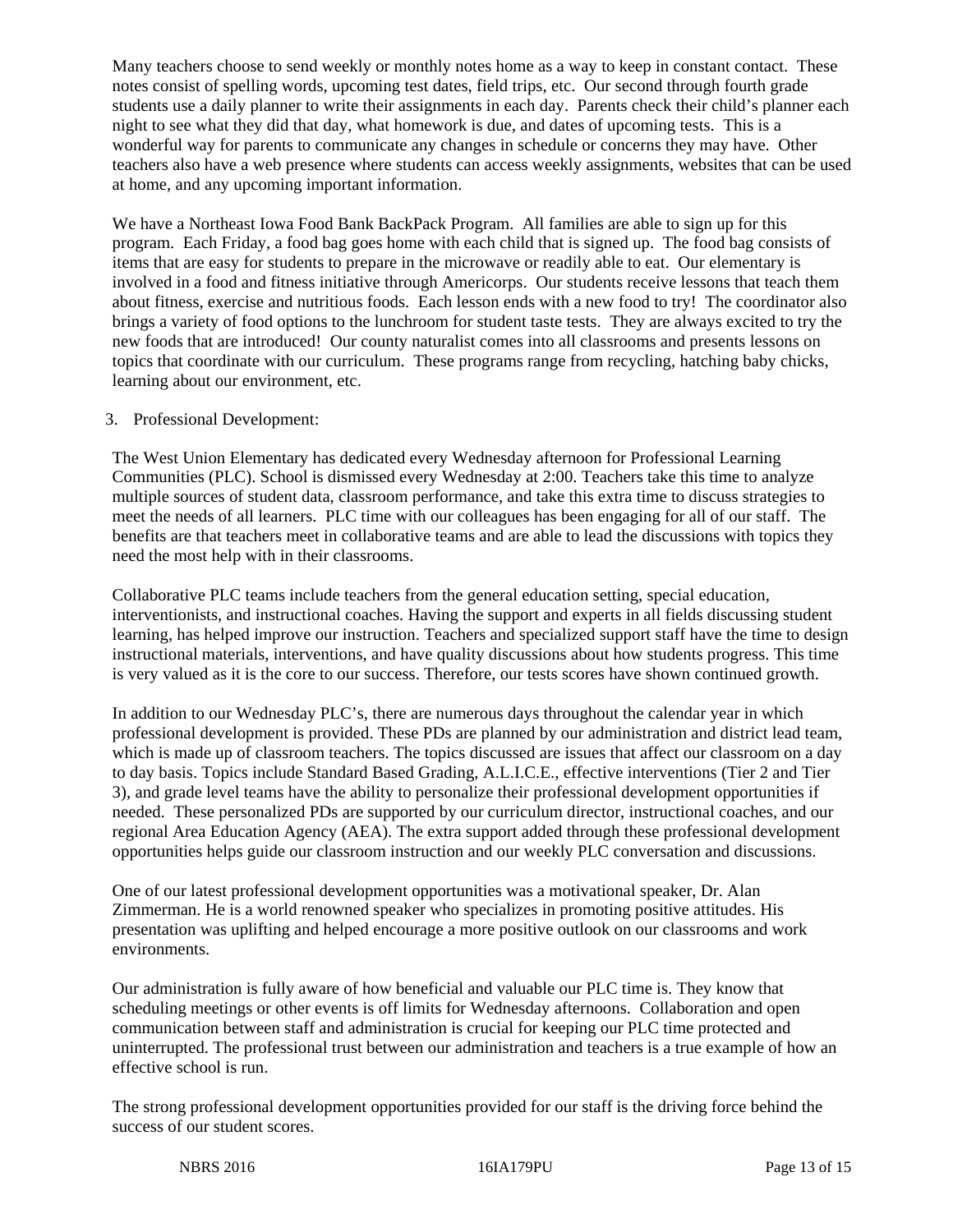#### 4. School Leadership:

Our elementary building is organized into teacher leadership roles in order to best represent each aspect of our building.

The Building Lead Team is comprised of representatives from each grade-level plus specialists and paraprofessionals. This team meets twice a month and is responsible for decision making for the building while keeping the student's best interest in the forefront. For example, this team makes recommendations for our parent-teacher conferences framework. They work hard to protect our instructional time and voice any concerns that need to be addressed in a timely manner. Our Building Lead Team also gives the administrators great feedback so they can make informed decisions about the direction of our districts.

Another leadership role is the Administrative Assistant . This individual helps with scheduling, is a representative for district lead team, and a liaison between parents, staff and administration. This position assures that the classroom teacher's perspective is represented in administrative decisions. This person also steps into the administrator's role when needed.

Our building principal is an instructional leader, he oversees building staff and students, and all leadership committees in our elementary. He researches current and effective curriculum and instructional practices and updates us about state legislation decisions in order to meet the needs of all students in our building. He has also established a system of leadership within our building. All staff along with parents and community members belong to at least one leadership committee or team. They have regular meetings to help make informed decisions about everything that happens in our schools. These committees focus on instructional, professional and management needs.

New to West Union Elementary this year, are our fabulous instructional coaches. These teacher-coaches are full-time support for our classroom teachers as we continually work to improve our skills and understanding of best teaching practices. They come into our classrooms to model new strategies as well as co-teach to help improve instruction. They organize and facilitate data days, instructional learning labs, and personalized PDs by utilizing 8 week coaching cycles. Instructional Coaches are involved in the mentoring program for new teachers and new to the district teachers. These valuable data days allows grade-level teachers to analyze testing results and plan for instruction. The instructional coaches are also very resourceful when we are looking for resources and websites that connect to our teaching to our student's learning.

The leadership of our elementary guidance counselor is very important to our success. Not only does she engage students in reflective conversations, she also creates a strong rapport with them. She also spends time in all classrooms teaching students coping skills, friendship/communication skills, leadership/character skills, and how to be a successful student and person. She supports staff with behavior interventions and is an excellent liaison for parent connections and support for families.